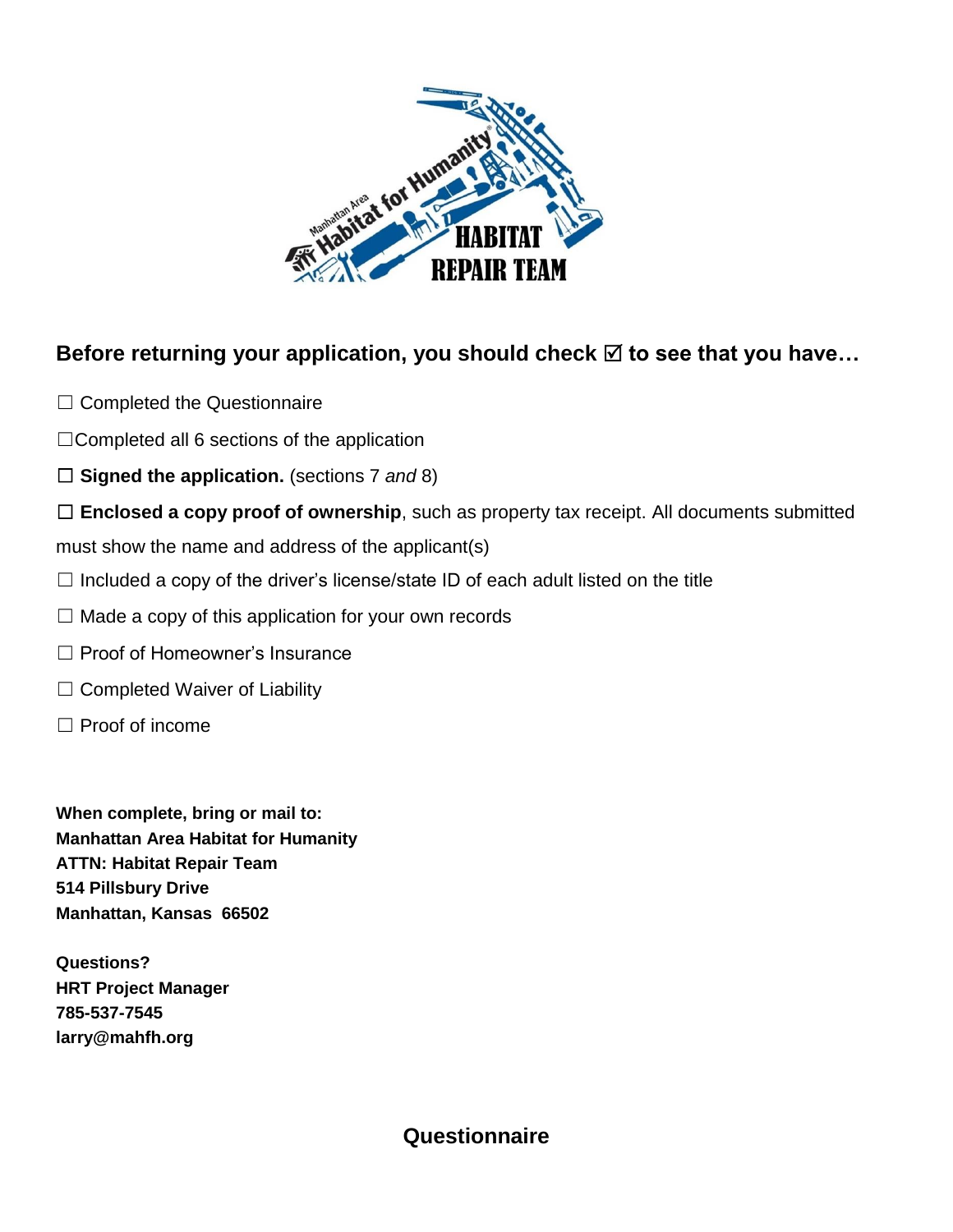Please answer the following questions to assess your household's eligibility for the Manhattan Area Habitat for Humanity's Habitat Repair Team program.

| <b>Repair Restrictions:</b>                                                                                                                                                      |               |     |                      |                      |
|----------------------------------------------------------------------------------------------------------------------------------------------------------------------------------|---------------|-----|----------------------|----------------------|
| Are you willing and able to agree to the payment plan outlined below?                                                                                                            | Yes<br>$\Box$ |     | $\Box$ No            |                      |
| If you meet all other requirements, will you authorize MAHFH to conduct a home<br>inspection to assess the condition of the house and the approximate cost of needed<br>repairs? |               |     | $\Box$ Yes           | $\Box$ No            |
| If your house is selected, will all able-bodied household members be present during the $\square$ Yes<br>work days to help with the project?                                     |               |     |                      | $\Box$ No            |
| Do you meet the income requirements for this program (page 2)                                                                                                                    | $\Box$        | Yes | $\Box$ No            |                      |
| Are you current on your homeowners insurance?                                                                                                                                    | $\Box$ Yes    |     | $\Box$ No            |                      |
| Are you current on your property taxes?                                                                                                                                          | $\Box$ Yes    |     | $\Box$ No            |                      |
| Are you current on your mortgage?                                                                                                                                                |               | Yes |                      | $\Box$ No $\Box$ N/A |
| Do you occupy the home as your primary residence?                                                                                                                                | $\Box$ Yes    |     | $\Box$ No            |                      |
| Do you own the home where the HOME REPAIRS are to needed?                                                                                                                        |               |     | $\Box$ Yes $\Box$ No |                      |

*Repairs ONLY, no replacements or renovations (except for Aging in Place or ADA modifications)* Mobile Homes – Exterior repairs only - MAHFH costs not to exceed \$500.00 Traditional Homes – MAHFH costs not to exceed 2% of home value (based on county tax appraisal) or \$2,500.00, whichever is the lesser amount

If you answered **"yes"** to **all** of the above questions, please continue on and complete the following application. Make sure to send this page to MAHFH with your application.

If you answered **"no"** to **ANY** of the above questions, contact MAHFH at 785-537-7545 or larry@mahfh.org for further review.

Grant money available through the generosity of the Caroline Peine Charitable Foundation, the Greater Manhattan Community Foundation and the Deihl Community Grant Program







**Deihl Community Grant Program**

MANHATTAN FUND Caroline Peine **CHARITABLE FOUNDATION**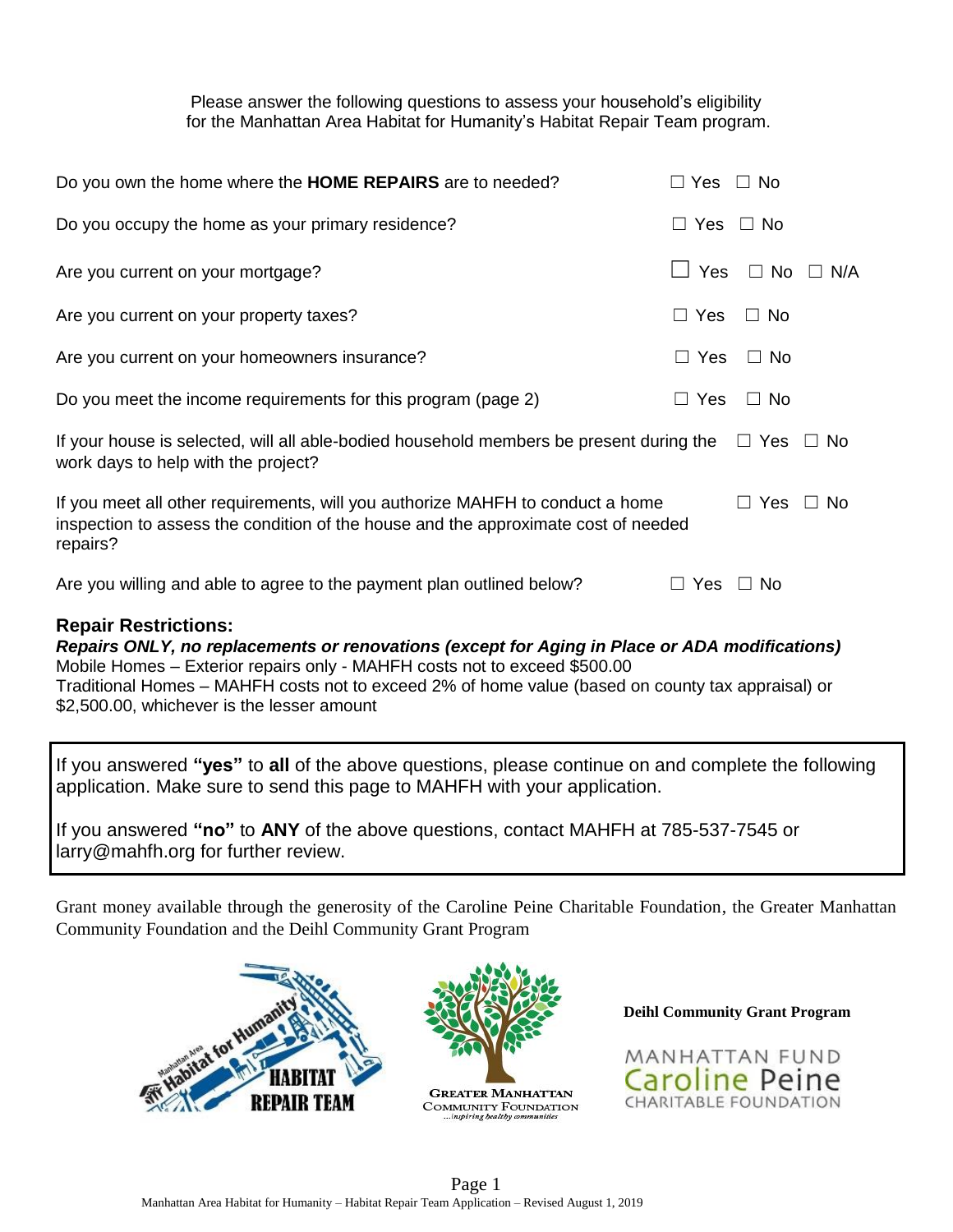

## **Manhattan Area Habitat for Humanity Habitat Repair Team**

| For Office Use Only       |               |
|---------------------------|---------------|
| Date Rec'd<br>Referred by |               |
| Phone                     |               |
| $\Box$ Accepted           | $\Box$ Denied |

#### **514 Pillsbury Drive, Manhattan, KS 66502 • 785-537-7545 • mahfh.org**

We are pledged to the letter and spirit of U.S. policy for the achievement of equal housing opportunity throughout the nation. We encourage and support an affirmative advertising and marketing program in which there are no barriers in obtaining housing services because of race, color, religion, sex, handicap, familial status, or national origin.

| <b>Section 1: Income Qualification</b>                                                                                                          |                                                 | <b>Income Guidelines 2018</b>                                                                             |
|-------------------------------------------------------------------------------------------------------------------------------------------------|-------------------------------------------------|-----------------------------------------------------------------------------------------------------------|
| According to the table to the right, is                                                                                                         | <b>Family Size</b>                              | <b>Maximum Annual</b>                                                                                     |
| your household income at or below                                                                                                               | 1                                               | \$40,450                                                                                                  |
| (80% Manhattan Median Income                                                                                                                    | $\mathfrak{p}$                                  | \$46,200                                                                                                  |
| according to HUD 2018 Guidelines)                                                                                                               | $\overline{3}$                                  | \$52,000                                                                                                  |
| Make sure to include gross income                                                                                                               | $\overline{4}$                                  | \$57,750                                                                                                  |
| (before taxes) for all family members)                                                                                                          | 5<br>6                                          | \$62,400                                                                                                  |
|                                                                                                                                                 | $\overline{7}$                                  | \$67,000                                                                                                  |
| $YES = continue application$<br>$NO =$ you do not qualify for this                                                                              | 8                                               | \$71,650                                                                                                  |
| program at this time                                                                                                                            |                                                 | \$76,250                                                                                                  |
| <b>Section 2: Special Needs</b><br>Does anyone in the home have a disability? $\Box$ Yes $\Box$ No If so, list the resident name and disability |                                                 |                                                                                                           |
|                                                                                                                                                 |                                                 |                                                                                                           |
|                                                                                                                                                 |                                                 |                                                                                                           |
| Is translation needed? ⊠ Yes □ No If yes, what language: _______________________                                                                |                                                 |                                                                                                           |
| <b>Section 3: Application History</b>                                                                                                           |                                                 |                                                                                                           |
| Have you submitted an application in the past?<br>$\Box$ Yes $\Box$ No What Year(s)? _______                                                    |                                                 |                                                                                                           |
| <b>Section 4: Media and Publicity</b><br>How did you hear about Habitat Repair Team?                                                            |                                                 |                                                                                                           |
| $\exists$ Friend/Relative<br>$\Box$ Radio/Television $\Box$ Poster/Flyer<br>Social Media                                                        |                                                 |                                                                                                           |
| other                                                                                                                                           |                                                 |                                                                                                           |
|                                                                                                                                                 |                                                 | If MAHFH selects your house for <b>HOME REPAIRS</b> , pictures of you and your home may be taken. Are you |
| willing to be interviewed by media reporters? May we bring elected officials to your home?                                                      |                                                 |                                                                                                           |
| $\Box$ YES interviews are okay                                                                                                                  | $\Box$ YES visits by elected officials are okay |                                                                                                           |
| MAHFH has permission to use photos of my family and my home for publicity purposes ____<br>(initial)                                            |                                                 |                                                                                                           |
|                                                                                                                                                 |                                                 |                                                                                                           |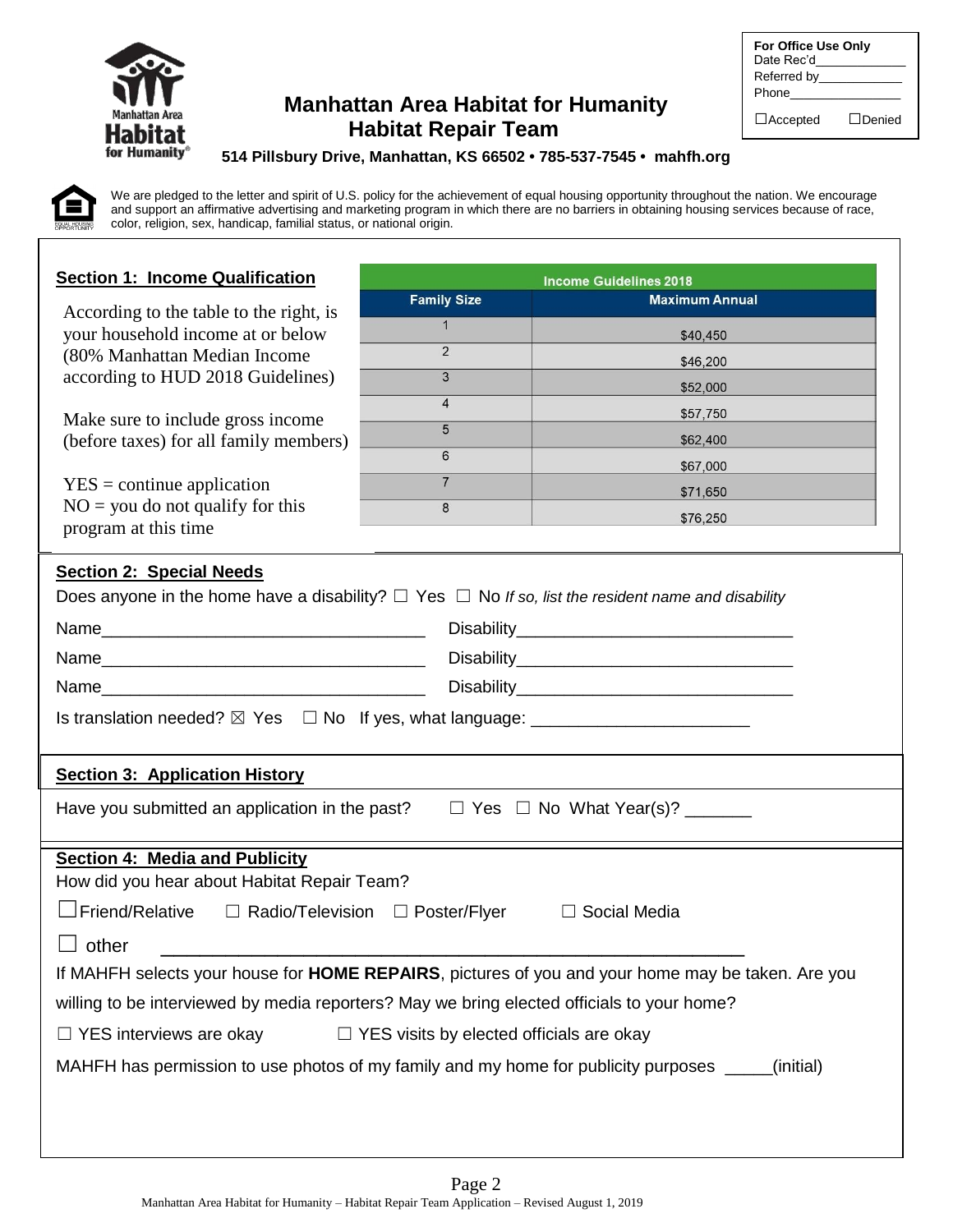### **Section 5: Household Information**

| Do you own your home?                                                                                                                                   |                                  | $\Box$ Yes $\Box$ No |                                     |
|---------------------------------------------------------------------------------------------------------------------------------------------------------|----------------------------------|----------------------|-------------------------------------|
| If yes, is it your primary residence?                                                                                                                   |                                  | $\Box$ Yes $\Box$ No |                                     |
| Do you currently have homeowner's insurance?                                                                                                            |                                  | $\Box$ Yes $\Box$ No |                                     |
| Are you current on your homeowner's insurance premiums?                                                                                                 |                                  | $\Box$ Yes $\Box$ No |                                     |
| Are you current on your property taxes?                                                                                                                 |                                  | $\Box$ Yes $\Box$ No |                                     |
| Name of your homeowner's insurance company                                                                                                              |                                  |                      |                                     |
|                                                                                                                                                         |                                  |                      |                                     |
| Is anyone in your household a veteran of the US Military?                                                                                               |                                  | $\Box$ Yes $\Box$ No |                                     |
|                                                                                                                                                         |                                  |                      |                                     |
| Are you or anyone in your household currently in the US military? $\square$ Yes $\square$ No                                                            |                                  |                      |                                     |
|                                                                                                                                                         |                                  |                      |                                     |
| Name _                                                                                                                                                  |                                  | Branch_              |                                     |
| Number of persons living in your home (including homeowner)______                                                                                       |                                  |                      |                                     |
| List the names, relationship to homeowner and birthdates of all people living in the home, including<br>homeowner (attach an extra sheet if necessary): |                                  |                      |                                     |
| Name                                                                                                                                                    | Relationship to Homeowner        |                      | <b>Birthdate</b>                    |
| Click or tap here to enter text.                                                                                                                        | Click or tap here to enter text. |                      | Click or tap here to                |
|                                                                                                                                                         |                                  |                      | enter text.                         |
| Click or tap here to enter text.                                                                                                                        | Click or tap here to enter text. |                      | Click or tap here to<br>enter text. |
| Click or tap here to enter text.                                                                                                                        | Click or tap here to enter text. |                      | Click or tap here to<br>enter text. |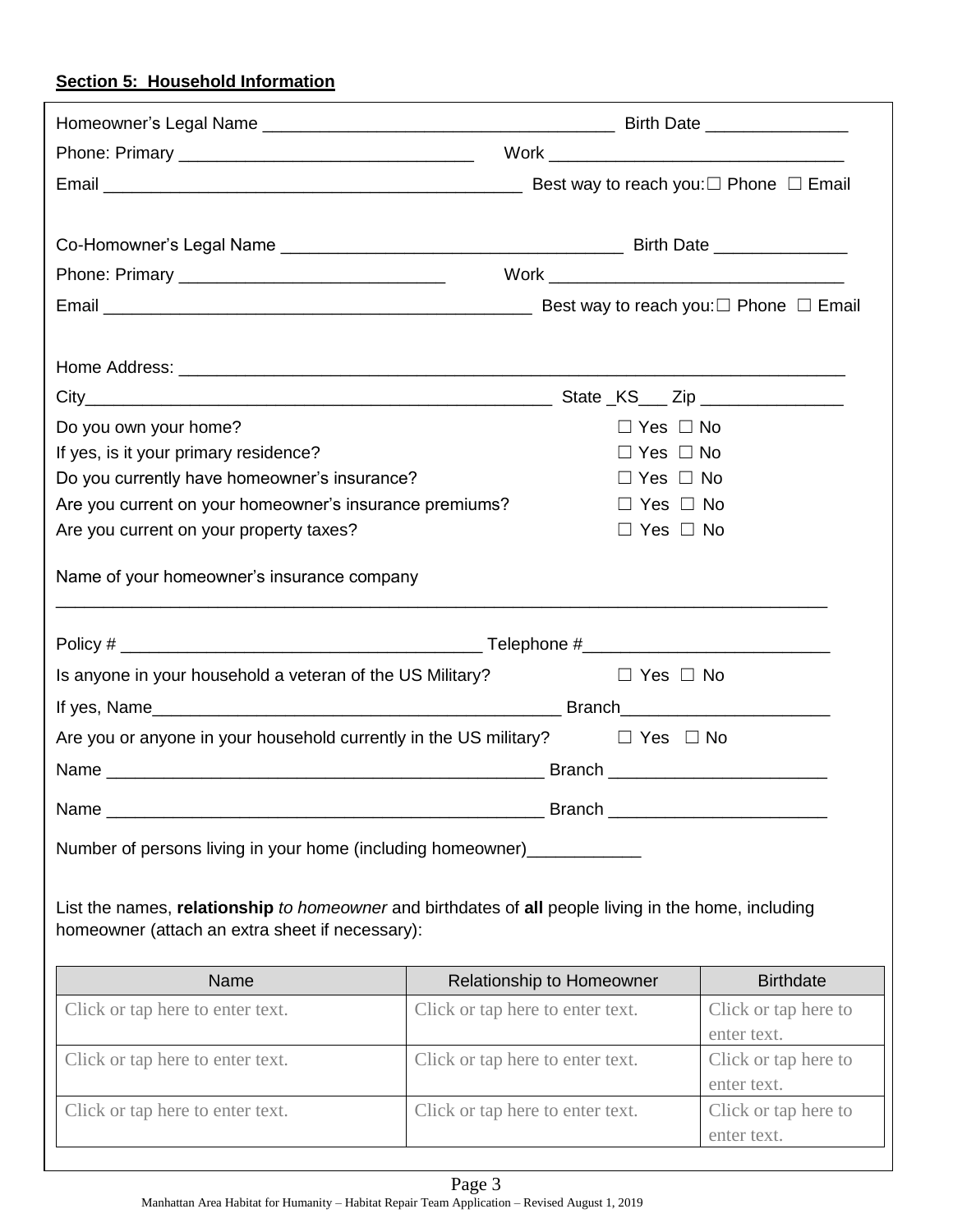| <b>Section 6: House Information</b> |                                                                                                                                                                                                                                     |                                                            |  |  |
|-------------------------------------|-------------------------------------------------------------------------------------------------------------------------------------------------------------------------------------------------------------------------------------|------------------------------------------------------------|--|--|
|                                     |                                                                                                                                                                                                                                     |                                                            |  |  |
|                                     |                                                                                                                                                                                                                                     |                                                            |  |  |
|                                     | What best describes your home?                                                                                                                                                                                                      |                                                            |  |  |
|                                     | $\Box$ mobile home $\Box$ 1 story $\Box$ 1.5 stories                                                                                                                                                                                |                                                            |  |  |
|                                     | $\Box$ 2 stories $\Box$ 2.5 stories                                                                                                                                                                                                 |                                                            |  |  |
|                                     |                                                                                                                                                                                                                                     |                                                            |  |  |
|                                     | What type of siding and trim does your house<br>have?                                                                                                                                                                               | What types of repairs are you requesting<br>for your home? |  |  |
|                                     | Siding<br><b>Trim</b>                                                                                                                                                                                                               | □Yard Cleanup                                              |  |  |
|                                     | $\square$ Wood<br>$\square$ Wood                                                                                                                                                                                                    | $\Box$ Landscaping                                         |  |  |
|                                     | $\Box$ Brick<br>$\Box$ Vinyl                                                                                                                                                                                                        | $\Box$ Roofing                                             |  |  |
|                                     | $\square$ Shakes<br>$\Box$ Metal                                                                                                                                                                                                    | □ Exterior/Interior Painting                               |  |  |
|                                     | $\square$ Stucco<br>$\Box$ Vinyl                                                                                                                                                                                                    | □Ramp Access to Entrance<br>$\Box$ Deck or Porch           |  |  |
|                                     | □Painted Stucco                                                                                                                                                                                                                     |                                                            |  |  |
|                                     | □Asbestos/Slate                                                                                                                                                                                                                     | $\Box$ Other                                               |  |  |
|                                     | $\Box$ Aluminum                                                                                                                                                                                                                     |                                                            |  |  |
|                                     | Please give a detailed description of the HOME REPAIRS required. Describe the work that needs to be done,<br>reasons the repairs are necessary, and the desired end result. Attach additional pages (and pictures) if<br>necessary. |                                                            |  |  |
|                                     |                                                                                                                                                                                                                                     |                                                            |  |  |
|                                     |                                                                                                                                                                                                                                     |                                                            |  |  |
|                                     |                                                                                                                                                                                                                                     |                                                            |  |  |
|                                     |                                                                                                                                                                                                                                     |                                                            |  |  |
|                                     |                                                                                                                                                                                                                                     |                                                            |  |  |
|                                     |                                                                                                                                                                                                                                     |                                                            |  |  |
|                                     |                                                                                                                                                                                                                                     |                                                            |  |  |
|                                     |                                                                                                                                                                                                                                     |                                                            |  |  |
|                                     |                                                                                                                                                                                                                                     |                                                            |  |  |
|                                     |                                                                                                                                                                                                                                     |                                                            |  |  |
|                                     |                                                                                                                                                                                                                                     |                                                            |  |  |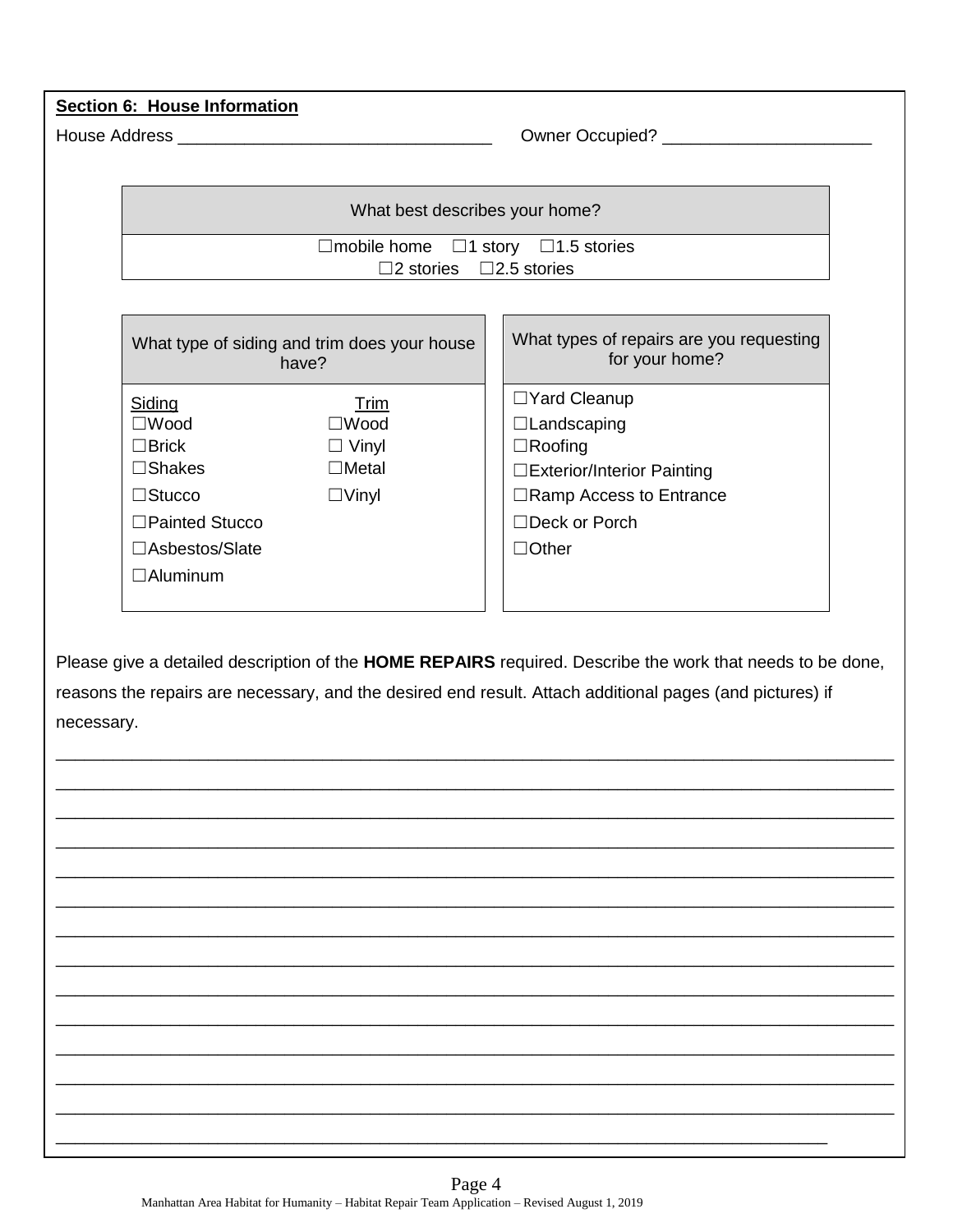| Are you able to provide some of the labor necessary to complete your<br><b>HOME REPAIR</b> project? (you, family, friends, neighbors etc.)                                                                                                                                                                                                                                                                                                                                                                                                                                                                                                                                                                                                                                                                                                                                                                                                                                                                                                                                                                                                                                                                                                                                                                                                                                                                                                                                                                                                                          |                                          | $\Box$ Yes<br>$\Box$ No                                 |
|---------------------------------------------------------------------------------------------------------------------------------------------------------------------------------------------------------------------------------------------------------------------------------------------------------------------------------------------------------------------------------------------------------------------------------------------------------------------------------------------------------------------------------------------------------------------------------------------------------------------------------------------------------------------------------------------------------------------------------------------------------------------------------------------------------------------------------------------------------------------------------------------------------------------------------------------------------------------------------------------------------------------------------------------------------------------------------------------------------------------------------------------------------------------------------------------------------------------------------------------------------------------------------------------------------------------------------------------------------------------------------------------------------------------------------------------------------------------------------------------------------------------------------------------------------------------|------------------------------------------|---------------------------------------------------------|
| Are you able to offer any other support to Habitat volunteers while they work<br>on your <b>HOME REPAIR</b> project? (water, refreshments, meals etc.)                                                                                                                                                                                                                                                                                                                                                                                                                                                                                                                                                                                                                                                                                                                                                                                                                                                                                                                                                                                                                                                                                                                                                                                                                                                                                                                                                                                                              |                                          | $\Box$ Yes<br>$\Box$ No                                 |
| Do you already have some (or all) of the materials needed to complete<br>your HOME REPAIRS?                                                                                                                                                                                                                                                                                                                                                                                                                                                                                                                                                                                                                                                                                                                                                                                                                                                                                                                                                                                                                                                                                                                                                                                                                                                                                                                                                                                                                                                                         |                                          | $\Box$ Yes<br>$\Box$ No                                 |
| <b>HOME REPAIR</b> project limit subject to critical nature of repair, funds<br>Availability and homeowner financial payment (sliding scale based on income)                                                                                                                                                                                                                                                                                                                                                                                                                                                                                                                                                                                                                                                                                                                                                                                                                                                                                                                                                                                                                                                                                                                                                                                                                                                                                                                                                                                                        |                                          | $\Box$ I understand payment to<br>MAHFH may be required |
| <b>Section 7: Sharing Your Personal Information?</b><br>If your application is a more appropriate fit with other, similar programs, may we share it with them?                                                                                                                                                                                                                                                                                                                                                                                                                                                                                                                                                                                                                                                                                                                                                                                                                                                                                                                                                                                                                                                                                                                                                                                                                                                                                                                                                                                                      |                                          |                                                         |
|                                                                                                                                                                                                                                                                                                                                                                                                                                                                                                                                                                                                                                                                                                                                                                                                                                                                                                                                                                                                                                                                                                                                                                                                                                                                                                                                                                                                                                                                                                                                                                     | Yes<br>$\Box$ No                         |                                                         |
|                                                                                                                                                                                                                                                                                                                                                                                                                                                                                                                                                                                                                                                                                                                                                                                                                                                                                                                                                                                                                                                                                                                                                                                                                                                                                                                                                                                                                                                                                                                                                                     |                                          |                                                         |
| <b>Signature of Homeowner</b><br>Unless you give us permission to share your information with other organizations, your application will be kept<br>confidential. If you check yes, you give MAHFH your consent to share the information you provide on this application                                                                                                                                                                                                                                                                                                                                                                                                                                                                                                                                                                                                                                                                                                                                                                                                                                                                                                                                                                                                                                                                                                                                                                                                                                                                                            | <b>Date</b><br>Signature of Co-Homeowner | Date                                                    |
| with similar organizations if MAHFH is not able to assist you. Please sign above to confirm your decision                                                                                                                                                                                                                                                                                                                                                                                                                                                                                                                                                                                                                                                                                                                                                                                                                                                                                                                                                                                                                                                                                                                                                                                                                                                                                                                                                                                                                                                           |                                          |                                                         |
| <b>Section 8: Homeowner's Agreement</b><br>I certify that the information on this application is accurate and I own the property at the address given on this application.<br>I/we certify that verification may be obtained from any source named in this application. I/we understand that this application<br>can be rejected at any time if information provided is incorrect or untrue. I/we authorize Manhattan Area Habitat for Humanity<br>(MAHFH) to examine my/our residency and any other requirements throughout the application process. I/we confirm that<br>any physically able persons residing in my home or visiting for the project day(s) will work alongside the MAHFH volunteers.<br>I/we confirm that, except for the conditions listed above, my/our home is a safe place for volunteers. I/we confirm<br>understanding of a payment for repairs according to MAHFH policy. Additionally, I /we certify that no members of our<br>household are currently or will be involved in the future in any type of illegal activity and I/we authorize MAHFH to investigate<br>my/our criminal history. As an applicant, I/we acknowledge MAHFH has obtained non-public and public information for the<br>application to be processed. I/we understand that MAHFH will keep this information in a secure place and it will not be<br>shared with any unauthorized parties. To the extent permitted by law and without affecting the coverage provided by the<br>required homeowners insurance, I agree to sign the release and waiver of liability. |                                          |                                                         |
| <b>Signature of Homeowner</b>                                                                                                                                                                                                                                                                                                                                                                                                                                                                                                                                                                                                                                                                                                                                                                                                                                                                                                                                                                                                                                                                                                                                                                                                                                                                                                                                                                                                                                                                                                                                       | <b>Date</b><br>Signature of Co-Homeowner | Date                                                    |
| Complete the following if you are not the homeowner, but are assisting the homeowner in completing this application.                                                                                                                                                                                                                                                                                                                                                                                                                                                                                                                                                                                                                                                                                                                                                                                                                                                                                                                                                                                                                                                                                                                                                                                                                                                                                                                                                                                                                                                |                                          |                                                         |
|                                                                                                                                                                                                                                                                                                                                                                                                                                                                                                                                                                                                                                                                                                                                                                                                                                                                                                                                                                                                                                                                                                                                                                                                                                                                                                                                                                                                                                                                                                                                                                     |                                          |                                                         |

Is the homeowner aware of this application?  $□$  Yes  $□$  No